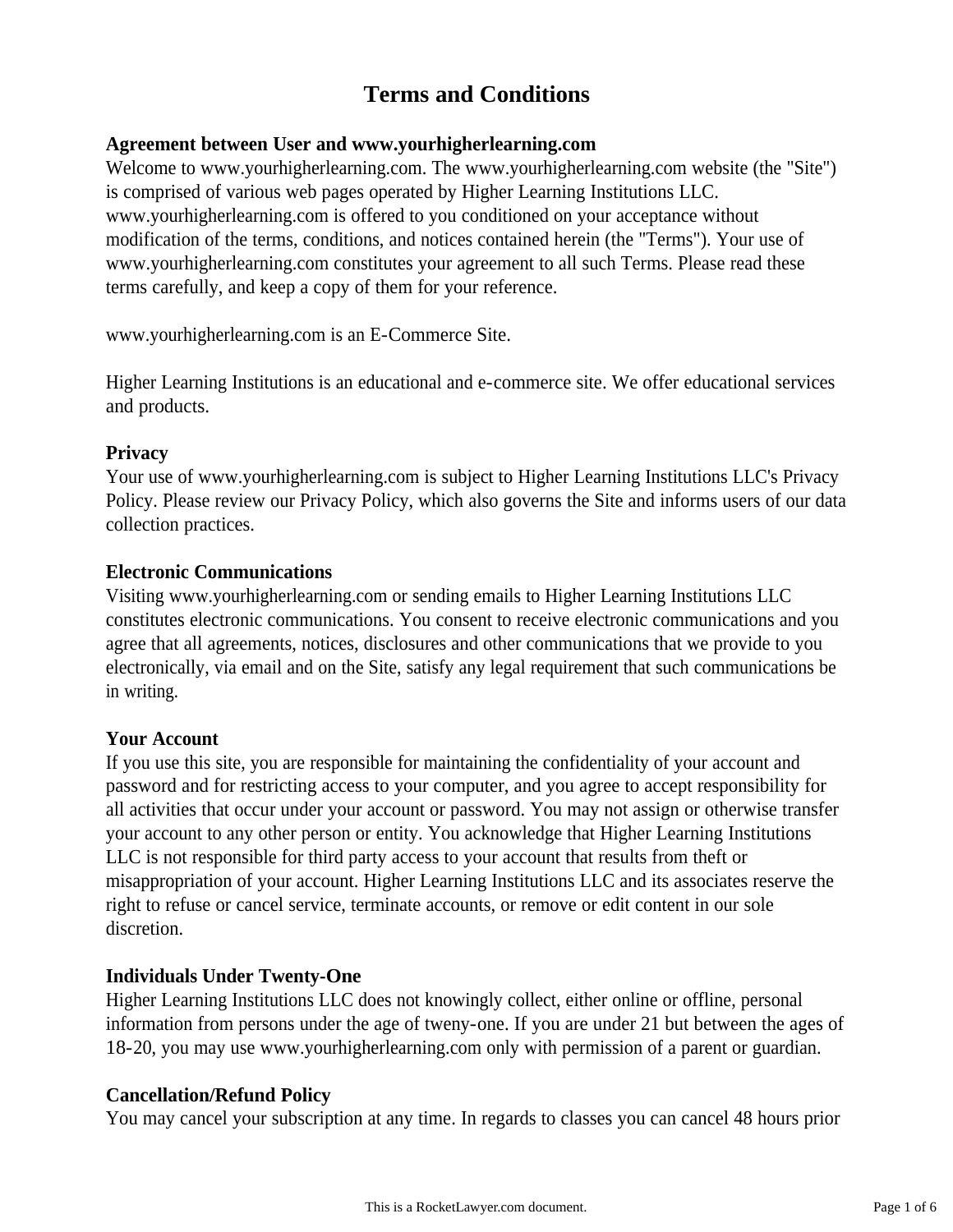to the start of class for a full refund. Any cancellations made after attending will result in a partial refund or credit towards your next class.

## **Links to Third Party Sites/Third Party Services**

www.yourhigherlearning.com may contain links to other websites ("Linked Sites"). The Linked Sites are not under the control of Higher Learning Institutions LLC and Higher Learning Institutions LLC is not responsible for the contents of any Linked Site, including without limitation any link contained in a Linked Site, or any changes or updates to a Linked Site. Higher Learning Institutions LLC is providing these links to you only as a convenience, and the inclusion of any link does not imply endorsement by Higher Learning Institutions LLC of the site or any association with its operators.

Certain services made available via www.yourhigherlearning.com are delivered by third party sites and organizations. By using any product, service or functionality originating from the www.yourhigherlearning.com domain, you hereby acknowledge and consent that Higher Learning Institutions LLC may share such information and data with any third party with whom Higher Learning Institutions LLC has a contractual relationship to provide the requested product, service or functionality on behalf of www.yourhigherlearning.com users and customers.

## **No Unlawful or Prohibited Use/Intellectual Property**

You are granted a non-exclusive, non-transferable, revocable license to access and use www.yourhigherlearning.com strictly in accordance with these terms of use. As a condition of your use of the Site, you warrant to Higher Learning Institutions LLC that you will not use the Site for any purpose that is unlawful or prohibited by these Terms. You may not use the Site in any manner which could damage, disable, overburden, or impair the Site or interfere with any other party's use and enjoyment of the Site. You may not obtain or attempt to obtain any materials or information through any means not intentionally made available or provided for through the Site.

All content included as part of the Service, such as text, graphics, logos, images, as well as the compilation thereof, and any software used on the Site, is the property of Higher Learning Institutions LLC or its suppliers and protected by copyright and other laws that protect intellectual property and proprietary rights. You agree to observe and abide by all copyright and other proprietary notices, legends or other restrictions contained in any such content and will not make any changes thereto.

You will not modify, publish, transmit, reverse engineer, participate in the transfer or sale, create derivative works, or in any way exploit any of the content, in whole or in part, found on the Site. Higher Learning Institutions LLC content is not for resale. Your use of the Site does not entitle you to make any unauthorized use of any protected content, and in particular you will not delete or alter any proprietary rights or attribution notices in any content. You will use protected content solely for your personal use, and will make no other use of the content without the express written permission of Higher Learning Institutions LLC and the copyright owner. You agree that you do not acquire any ownership rights in any protected content. We do not grant you any licenses, express or implied, to the intellectual property of Higher Learning Institutions LLC or our licensors except as expressly authorized by these Terms.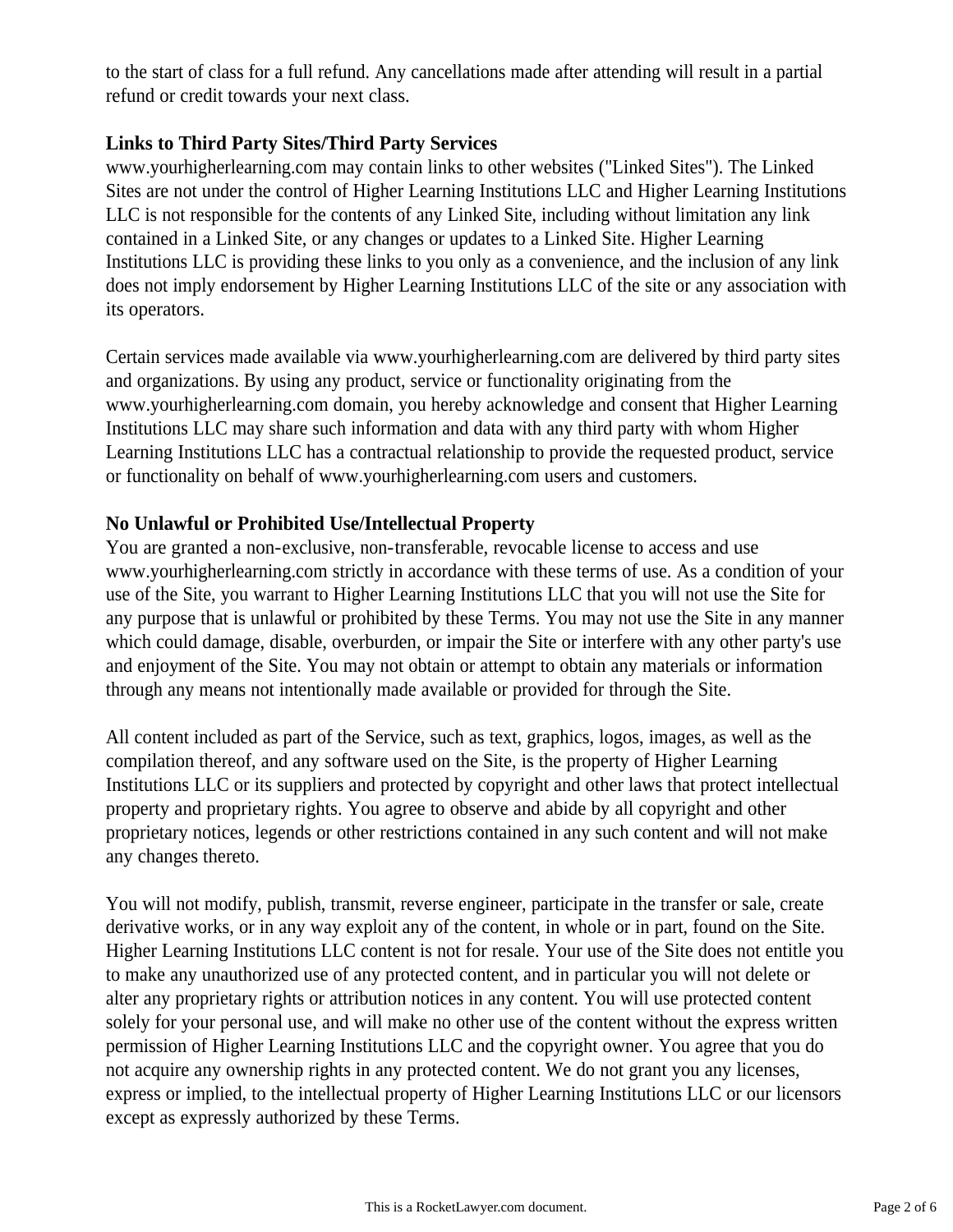## **International Users**

The Service is controlled, operated and administered by Higher Learning Institutions LLC from our offices within the USA. If you access the Service from a location outside the USA, you are responsible for compliance with all local laws. You agree that you will not use the Higher Learning Institutions LLC Content accessed through www.yourhigherlearning.com in any country or in any manner prohibited by any applicable laws, restrictions or regulations.

#### **Indemnification**

You agree to indemnify, defend and hold harmless Higher Learning Institutions LLC, its officers, directors, employees, agents and third parties, for any losses, costs, liabilities and expenses (including reasonable attorney's fees) relating to or arising out of your use of or inability to use the Site or services, any user postings made by you, your violation of any terms of this Agreement or your violation of any rights of a third party, or your violation of any applicable laws, rules or regulations. Higher Learning Institutions LLC reserves the right, at its own cost, to assume the exclusive defense and control of any matter otherwise subject to indemnification by you, in which event you will fully cooperate with Higher Learning Institutions LLC in asserting any available defenses.

## **Arbitration**

In the event the parties are not able to resolve any dispute between them arising out of or concerning these Terms and Conditions, or any provisions hereof, whether in contract, tort, or otherwise at law or in equity for damages or any other relief, then such dispute shall be resolved only by final and binding arbitration pursuant to the Federal Arbitration Act, conducted by a single neutral arbitrator and administered by the American Arbitration Association, or a similar arbitration service selected by the parties, in a location mutually agreed upon by the parties. The arbitrator's award shall be final, and judgment may be entered upon it in any court having jurisdiction. In the event that any legal or equitable action, proceeding or arbitration arises out of or concerns these Terms and Conditions, the prevailing party shall be entitled to recover its costs and reasonable attorney's fees. The parties agree to arbitrate all disputes and claims in regards to these Terms and Conditions or any disputes arising as a result of these Terms and Conditions, whether directly or indirectly, including Tort claims that are a result of these Terms and Conditions. The parties agree that the Federal Arbitration Act governs the interpretation and enforcement of this provision. The entire dispute, including the scope and enforceability of this arbitration provision shall be determined by the Arbitrator. This arbitration provision shall survive the termination of these Terms and Conditions.

## **Class Action Waiver**

Any arbitration under these Terms and Conditions will take place on an individual basis; class arbitrations and class/representative/collective actions are not permitted. THE PARTIES AGREE THAT A PARTY MAY BRING CLAIMS AGAINST THE OTHER ONLY IN EACH'S INDIVIDUAL CAPACITY, AND NOT AS A PLAINTIFF OR CLASS MEMBER IN ANY PUTATIVE CLASS, COLLECTIVE AND/ OR REPRESENTATIVE PROCEEDING, SUCH AS IN THE FORM OF A PRIVATE ATTORNEY GENERAL ACTION AGAINST THE OTHER. Further, unless both you and Higher Learning Institutions LLC agree otherwise, the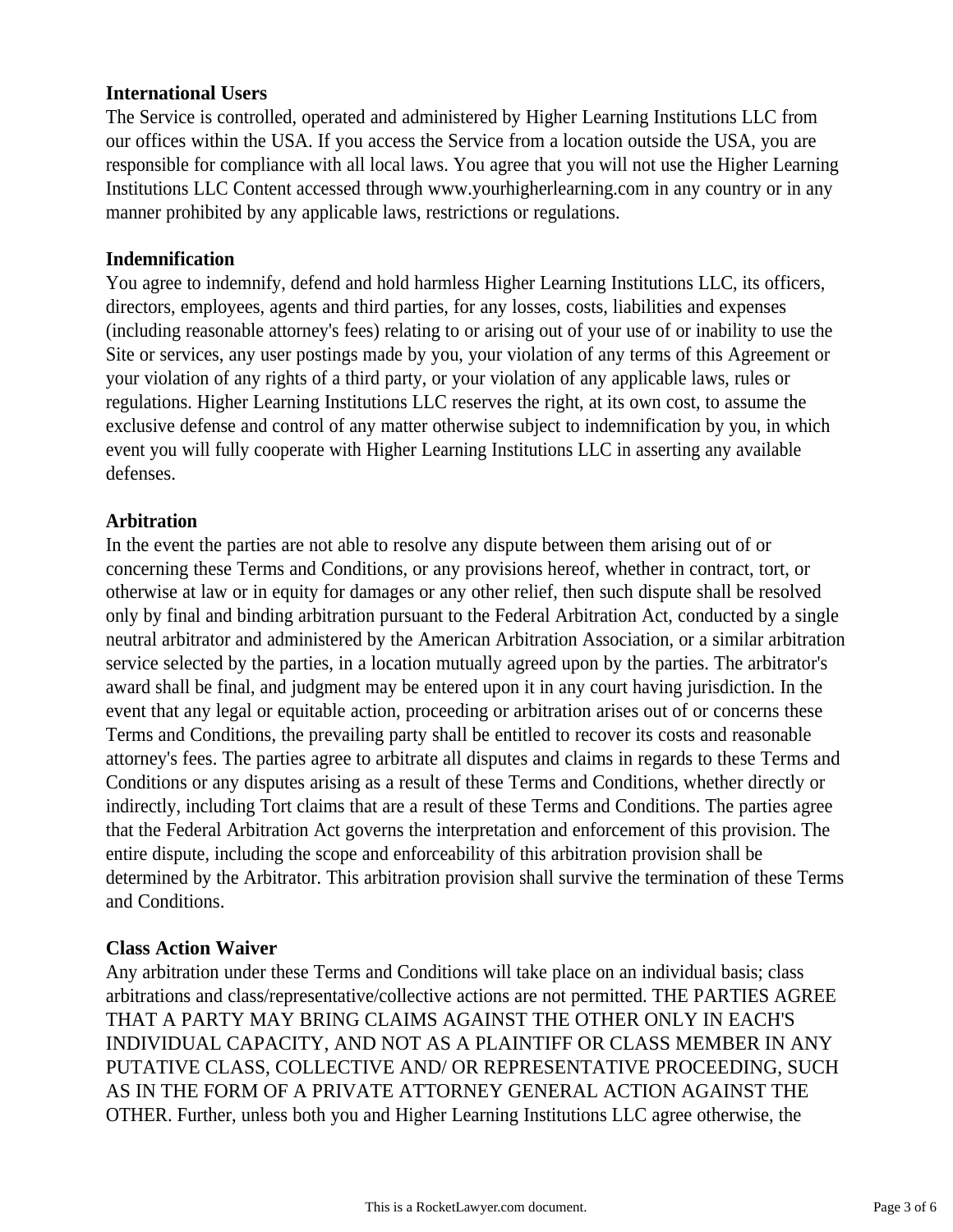arbitrator may not consolidate more than one person's claims, and may not otherwise preside over any form of a representative or class proceeding.

#### **Liability Disclaimer**

THE INFORMATION, SOFTWARE, PRODUCTS, AND SERVICES INCLUDED IN OR AVAILABLE THROUGH THE SITE MAY INCLUDE INACCURACIES OR TYPOGRAPHICAL ERRORS. CHANGES ARE PERIODICALLY ADDED TO THE INFORMATION HEREIN. HIGHER LEARNING INSTITUTIONS LLC AND/OR ITS SUPPLIERS MAY MAKE IMPROVEMENTS AND/OR CHANGES IN THE SITE AT ANY TIME.

HIGHER LEARNING INSTITUTIONS LLC AND/OR ITS SUPPLIERS MAKE NO REPRESENTATIONS ABOUT THE SUITABILITY, RELIABILITY, AVAILABILITY, TIMELINESS, AND ACCURACY OF THE INFORMATION, SOFTWARE, PRODUCTS, SERVICES AND RELATED GRAPHICS CONTAINED ON THE SITE FOR ANY PURPOSE. TO THE MAXIMUM EXTENT PERMITTED BY APPLICABLE LAW, ALL SUCH INFORMATION, SOFTWARE, PRODUCTS, SERVICES AND RELATED GRAPHICS ARE PROVIDED "AS IS" WITHOUT WARRANTY OR CONDITION OF ANY KIND. HIGHER LEARNING INSTITUTIONS LLC AND/OR ITS SUPPLIERS HEREBY DISCLAIM ALL WARRANTIES AND CONDITIONS WITH REGARD TO THIS INFORMATION, SOFTWARE, PRODUCTS, SERVICES AND RELATED GRAPHICS, INCLUDING ALL IMPLIED WARRANTIES OR CONDITIONS OF MERCHANTABILITY, FITNESS FOR A PARTICULAR PURPOSE, TITLE AND NON-INFRINGEMENT.

TO THE MAXIMUM EXTENT PERMITTED BY APPLICABLE LAW, IN NO EVENT SHALL HIGHER LEARNING INSTITUTIONS LLC AND/OR ITS SUPPLIERS BE LIABLE FOR ANY DIRECT, INDIRECT, PUNITIVE, INCIDENTAL, SPECIAL, CONSEQUENTIAL DAMAGES OR ANY DAMAGES WHATSOEVER INCLUDING, WITHOUT LIMITATION, DAMAGES FOR LOSS OF USE, DATA OR PROFITS, ARISING OUT OF OR IN ANY WAY CONNECTED WITH THE USE OR PERFORMANCE OF THE SITE, WITH THE DELAY OR INABILITY TO USE THE SITE OR RELATED SERVICES, THE PROVISION OF OR FAILURE TO PROVIDE SERVICES, OR FOR ANY INFORMATION, SOFTWARE, PRODUCTS, SERVICES AND RELATED GRAPHICS OBTAINED THROUGH THE SITE, OR OTHERWISE ARISING OUT OF THE USE OF THE SITE, WHETHER BASED ON CONTRACT, TORT, NEGLIGENCE, STRICT LIABILITY OR OTHERWISE, EVEN IF HIGHER LEARNING INSTITUTIONS LLC OR ANY OF ITS SUPPLIERS HAS BEEN ADVISED OF THE POSSIBILITY OF DAMAGES. BECAUSE SOME STATES/JURISDICTIONS DO NOT ALLOW THE EXCLUSION OR LIMITATION OF LIABILITY FOR CONSEQUENTIAL OR INCIDENTAL DAMAGES, THE ABOVE LIMITATION MAY NOT APPLY TO YOU. IF YOU ARE DISSATISFIED WITH ANY PORTION OF THE SITE, OR WITH ANY OF THESE TERMS OF USE, YOUR SOLE AND EXCLUSIVE REMEDY IS TO DISCONTINUE USING THE SITE.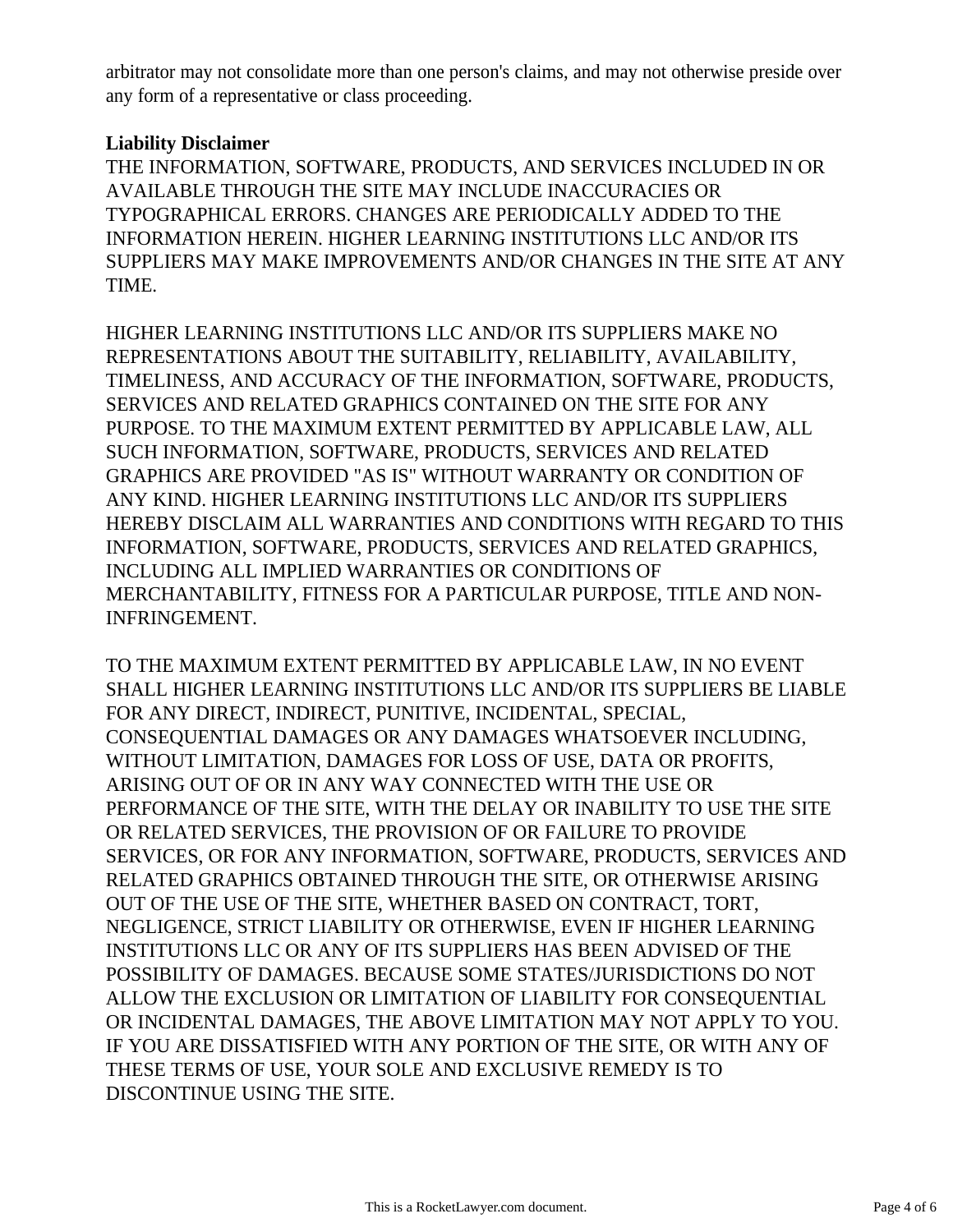## **Termination/Access Restriction**

Higher Learning Institutions LLC reserves the right, in its sole discretion, to terminate your access to the Site and the related services or any portion thereof at any time, without notice. To the maximum extent permitted by law, this agreement is governed by the laws of the State of Michigan and you hereby consent to the exclusive jurisdiction and venue of courts in Michigan in all disputes arising out of or relating to the use of the Site. Use of the Site is unauthorized in any jurisdiction that does not give effect to all provisions of these Terms, including, without limitation, this section.

You agree that no joint venture, partnership, employment, or agency relationship exists between you and Higher Learning Institutions LLC as a result of this agreement or use of the Site. Higher Learning Institutions LLC's performance of this agreement is subject to existing laws and legal process, and nothing contained in this agreement is in derogation of Higher Learning Institutions LLC's right to comply with governmental, court and law enforcement requests or requirements relating to your use of the Site or information provided to or gathered by Higher Learning Institutions LLC with respect to such use. If any part of this agreement is determined to be invalid or unenforceable pursuant to applicable law including, but not limited to, the warranty disclaimers and liability limitations set forth above, then the invalid or unenforceable provision will be deemed superseded by a valid, enforceable provision that most closely matches the intent of the original provision and the remainder of the agreement shall continue in effect.

Unless otherwise specified herein, this agreement constitutes the entire agreement between the user and Higher Learning Institutions LLC with respect to the Site and it supersedes all prior or contemporaneous communications and proposals, whether electronic, oral or written, between the user and Higher Learning Institutions LLC with respect to the Site. A printed version of this agreement and of any notice given in electronic form shall be admissible in judicial or administrative proceedings based upon or relating to this agreement to the same extent and subject to the same conditions as other business documents and records originally generated and maintained in printed form. It is the express wish to the parties that this agreement and all related documents be written in English.

#### **Changes to Terms**

Higher Learning Institutions LLC reserves the right, in its sole discretion, to change the Terms under which www.yourhigherlearning.com is offered. The most current version of the Terms will supersede all previous versions. Higher Learning Institutions LLC encourages you to periodically review the Terms to stay informed of our updates.

#### **Contact Us**

Higher Learning Institutions LLC welcomes your questions or comments regarding the Terms:

Higher Learning Institutions LLC 17 S Saginaw St Pontiac, Michigan 48342

Email Address: